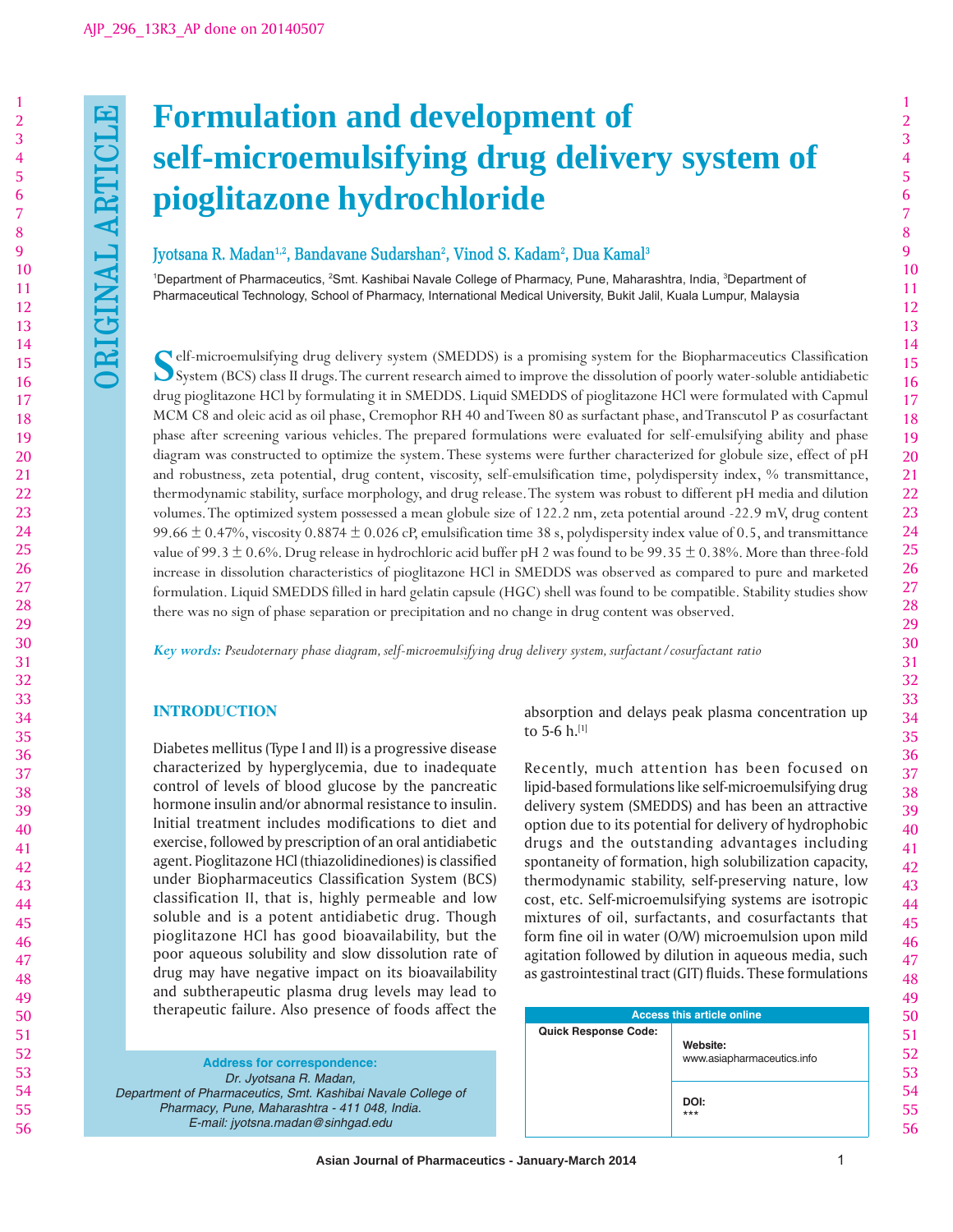spread readily in the GIT, and the digestive motility of the stomach and the intestine provide the agitation necessary for self-emulsification. $[1,2]$ 

## **MATERIALS AND METHODS**

Pioglitazone HCl was gifted by Microlabs Pharma, Bangalore. Capmul MCM C8 obtained as gift sample from Abitech Corporation. Transcutol P and Labrafac Lipophile WL 1349 were gifted by Gattefosse India Ltd; Cremophor RH 40 was gifted by BASF, Mumbai. Tween 80 and oleic acid were purchased from Research Lab Fine Chem Industries, Mumbai.

## **Experimental**

## *Solubility studies*

Screening of excipients was done by determining the equilibrium solubility of pioglitazone HCl in different oils and surfactants. Two milliliter of each of selected oil, surfactant sample was added in glass vial containing excess amount of pioglitazone HCl (200-300 mg), the drug was mixed in oil and surfactant by means of magnetic stirrer for 30 min and the vials were kept in sonicator for 1 h. Further mixing was carried out by keeping the vials on the mechanical shaker for 72 h for reaching the equilibrium. These vials were centrifuged at 7,000-10,000 rpm for 10 min. After centrifugation, undissolved drug was removed by filtering through 0.44 μm Whatman filter paper. The amount of dissolved drug was determined by diluting the supernatant with methanol and analyzing by ultraviolet (UV)-spectrophotometer (Jasco V 630, Japan) at 267 nm. $[3-5]$ 

## *Selection of surfactant*

The selection of best surfactant from a large pool of surfactants was done on the basis of emulsification study, solubility study, and % transmittance study. For emulsification study, oil and surfactant were mixed in 1:1 ratio by weight, heated at 40-50°C and stirred to form homogeneous mixture, ratio of oil to surfactant was decided on the basis of requirement as stated in literature for spontaneously emulsification formation, oil surfactant mixture was added in distilled water in 1:100 ratio, and then visually assessed using the grading system. From the solubility study, best surfactant of choice for SMEDDS formulation was screened. For % transmittance study, oil-surfactant mixture (1 ml) was added in 100 ml distilled water in drop-wise manner and % transmittance was measured using UV-visible (VIS) spectrophotometer.[6-8]

## *Selection of cosurfactant*

52 53 54 Cosurfactant was selected on the basis of enhancement of emulsification in the emulsifying study, solubility study, and % transmittance study. Various cosurfactants were screened by mixing surfactant with selected cosurfactants in 1:1 ratio by weight. Oily phase was added to this mixture in 1:3 ratio by weight, heated, and stirred gently to form homogeneous mixture.[7,9,10]

## *Construction of pseudoternary phase diagram*

Pseudoternary phase diagrams of oil, surfactant/cosurfactant (Smix), and water were developed using the water titration method, each of them represents a side of triangle. Ternary mixtures with varying composition of surfactant, cosurfactant, and oil were prepared. Surfactant and cosurfactant were mixed in different ratios (1:1, 2:1, and 3:1 w/w). For each phase diagram, oil and specific surfactant to cosurfactant ratio were mixed thoroughly in different weight ratios from 1:9 to 9:1 in different test tubes. Nine different combinations of oil and Smix; 1:9, 2:8, 3:7, 4:6, 5:5, 6:4, 7:3, 8:2, and 9:1; were made so that maximum ratios were covered for the study to delineate the boundaries of phase precisely formed in the phase diagrams. A transparent and homogeneous mixture of oil/Smix was formed by stirring for 5 min, and then each mixture was titrated with water and observed for phase clarity and flow ability. The point at which system becomes bluish or turbid, titration was stopped and at this point value of oil, surfactant, and cosurfactant was calculated. Phase diagram were then constructed using CHEMIX School software version 3.0.[11-13]

The following studies were carried out by constructing a pseudoternary phase diagram

- 1. The influence of various surfactants on the microemulsion formation with the various cosurfactants
- 2. Influence of various cosurfactants on the microemulsion formation with Cremophor RH 40, Tween 80, and their mixture as a surfactant
- 3. Influence of surfactant/cosurfactant ratio on the formulation of microemulsion. The microemulsion regions in the diagrams were plotted and the colored region indicates the better self-microemulsification capacity
- 4. Comparison of the phase diagrams for the selection of best ratio of surfactant to cosurfactant.

# *Formulation of preliminary trial batches*

Based on the pseudoternary phase diagram, four different preliminary batches [Table 1] of SMEDDS were formulated using Capmul MCM and oleic acid as oil, Cremophor RH 40 + Tween 80 combination as a surfactant, and Transcutol P as a cosurfactant.

## *Formulation and development of pioglitazone HCl SMEDDS*

A series of SMEDDS formulation [Table 2] were prepared using Capmul MCM and oleic acid in ratio of 2:1 as oil, Cremophor RH 40 and Tween 80 combination in ratio of 3:1 as a surfactant

## **Table 1: Formulation of trial batches**

| Ingredients (mg)                       | F1.  | F2. | F <sub>3</sub>          | F4    |
|----------------------------------------|------|-----|-------------------------|-------|
| Pioglitazone HCI                       | 15   | 15  | 15                      | 15    |
| Capmul MCM+Oleic acid (2:1)            | 180. | 420 | 600                     | 200   |
| Cremophor RH 40+Tween 80 (3:1) 740 480 |      |     | - 330                   | - 740 |
| <b>Transcutol P</b>                    | 80.  | 100 | 70                      | 60    |
| Total weight (mg)                      |      |     | 1,000 1,000 1,000 1,000 |       |

1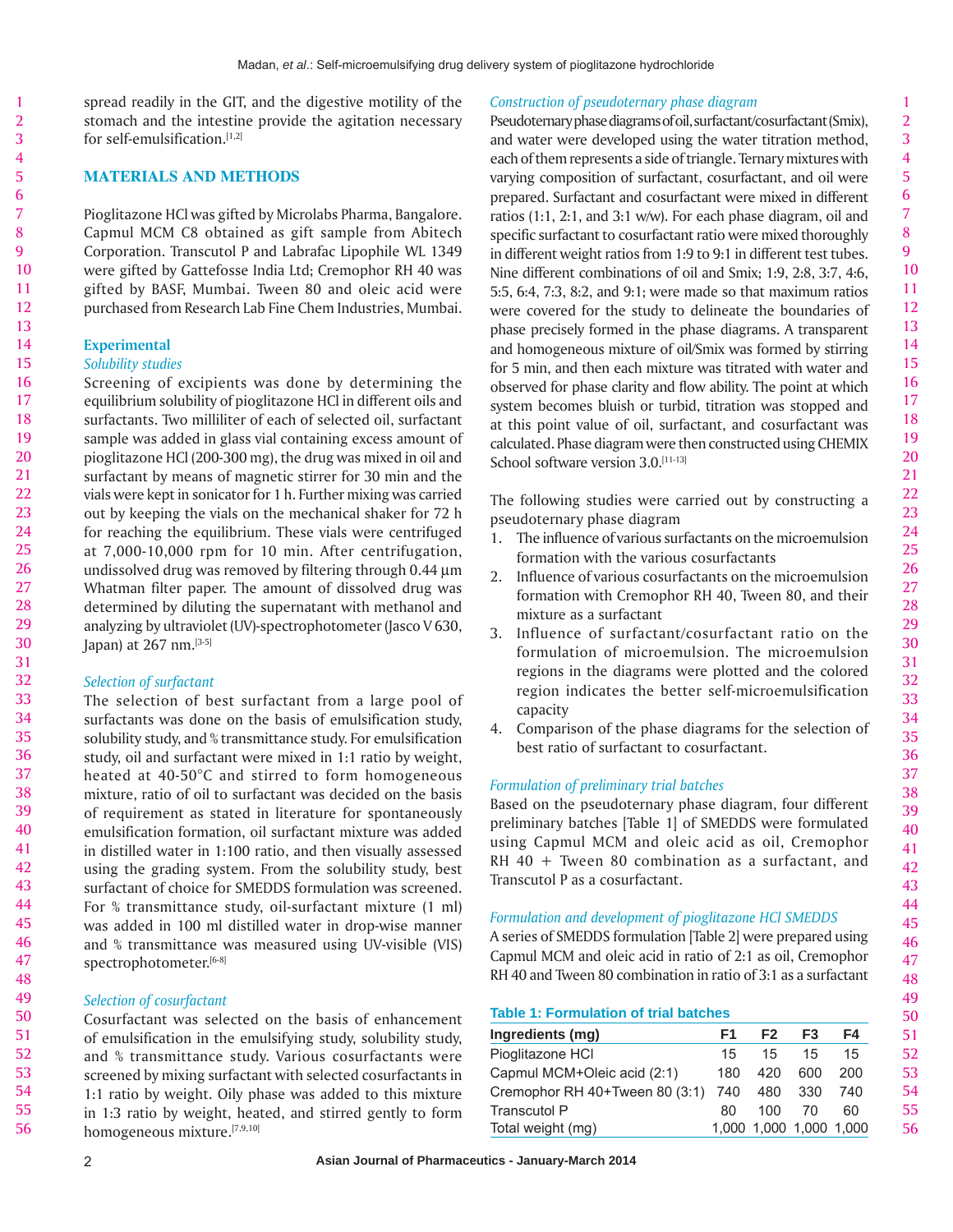| <b>Formulation</b><br>(oil:SmixAB) | Oil (mg) (Capmul<br>MCM+oleic acid-2:1) | <b>SmixAB</b><br>$(3:1)$ (mg) | <b>Drug</b><br>(mg) |
|------------------------------------|-----------------------------------------|-------------------------------|---------------------|
| F1(2:8)                            | 105                                     | 480                           | 15                  |
| F2(3:7)                            | 165                                     | 420                           | 15                  |
| F3(4:6)                            | 225                                     | 360                           | 15                  |
| F4(5:5)                            | 285                                     | 300                           | 15                  |
| F5(6:4)                            | 345                                     | 240                           | 15                  |
| F6 (7:3)                           | 405                                     | 180                           | 15                  |
| F7 (8:2)                           | 465                                     | 120                           | 15                  |

<sup>6</sup> 7 8 9 10 11 12 13 14 15 16 17 18 19 20 21 22 23 24 25 26 27 28

Total weight: 600 mg

phase (SmixA), and Transcutol P as a cosurfactant. The mixture of surfactant phase and cosurfactant phase in the ratio of 3:1 is called SmixAB. Proportion of oil, surfactant, and cosurfactant was determined by pseudoternary phase diagram. In all the formulations, the level of pioglitazone HCl was kept constant (15 mg). Briefly accurately weighed pioglitazone HCl was placed in glass vial, and oil, surfactant, and cosurfactant were added. The ingredients were further mixed by gentle stirring and were heated at 40-50°C (30 min) until pioglitazone HCl was perfectly dissolved. The mixture was stored at room temperature until further use. The formulation batches were selected to cover low concentration of oil to high concentration as to get optimum oil and surfactant concentration, and hence, oil concentration from 20 to 80% and surfactant concentration 80 to 20% were selected for formulation (oil:SmixAB = 2:8:8:2).

#### *Filling of SMEDDS in hard gelatin capsule*

The liquid SMEDDS of the selected batch was filled in the Hard Gelatin Capsule (HGC) shell (Qualicaps, Japan). The size of the capsule shell selected according to the final volume of the formulation. The leakage problem of the liquid filled in the HGC was solved by the band sealing process (5% gelatin solution was prepared and in this solution approximately 10 empty HGC shells were soaked for about 10-12 h, this solution was used for band sealing). $[14,15]$ 

#### **Evaluation of SMEDDS**

#### *Robustness*

Robustness to dilution was studied by diluting the final liquid SMEDDS 100 and 1,000 times with various dissolution media viz. 0.1N HCl and Phosphate buffer pH 6.8. The diluted microemulsions were stored for 12 h and observed for any signs of phase separation or drug precipitation.<sup>[10,16]</sup>

#### *Self-emulsification and dispersibility test*

49 50 51 52 53 54 55 56 Evaluation of the self-emulsifying properties of SMEDDS formulations was performed by visual assessment. The formulations were subjected to test for speed of emulsification, clarity, and apparent stability of the resultant emulsion and further categorized as per grading system (A-bluish clear microemulsion and B-milky white microemulsion, both these type emulsify within 1 min.). Visual assessment was performed by drop-wise addition of the preconcentrates (SMEDDS) into 250 ml of distilled water. This was done in a glass beaker at room temperature, and the contents were gently stirred magnetically at  $\sim$ 100 rpm. [14,16,17]

#### *Droplet size measurement*

SMEDDS formulation (1 ml) was diluted with 100 ml deionized water in a beaker with constant stirring using a glass rod. The resultant emulsion was then subjected to particle size analysis. The droplet size distribution, polydispersity index of the resultant microemulsion was determined by dynamic light scattering with particle size apparatus (Malvern Zetasizer, UK). After equilibrium, the particle (droplet) size was recorded. The reduction of the droplet size to values below 200 nm lead to the formation of SMEDDS; which are stable, isotropic, and clear oil/water (o/w) dispersions. All studies were repeated in triplicate. This is a crucial factor in self-emulsification performance because it determines the rate and extent of drug release as well as the stability of the emulsion. $[11,12,18]$ 

#### *Percentage transmittance*

A total of 1 ml of SMEDDS formulation was diluted with 100 ml distilled water. Percentage transmittance was then measured spectrophotometrically at 638.2 nm using distilled water as a blank by UV-spectrophotometer.[17]

#### *Thermodynamic stability studies*

SMEDDS was diluted with deionized water and then centrifuged at 10,000 rpm for 10 min and formulation was observed visually for phase separation. The formulations that did not show any sign of phase separation after centrifugation were subjected to three to four freeze-thaw cycles, which included freezing at −4°C for 24 h followed by thawing at 40°C for 24 h. Centrifugation was performed at 3,000 rpm for 5 min. The formulations were then observed for phase separation. Only formulations that were stable to phase separation were selected for further studies.<sup>[19]</sup>

#### *Drug content determination*

SMEDDS (100 mg) was dissolved in 10 ml of methanol in a 10 ml volumetric flask separately and then 0.1 ml of stock solution measured accurately and then transferred to 10 ml volumetric flask to which 10 ml methanol was added and filtered through Whatman filter paper. The above solution was analyzed by UV spectrophotometer at 267 nm. The amount of drug present in the formulation was determined using the prepared standard calibration curves of drug in methanol.<sup>[16]</sup>

#### *Viscosity determination of SMEDDS*

Ten to twenty grams of each formulation was weighed and transferred to beaker, and the viscosity of formulation was determined with the help of Brookfield Viscometer DV-E model, spindle no. 6, at 10 rpm for 5 min.

#### *Zeta potential*

Zeta potential is used to identify the charge of the droplets. In conventional SMEDDS, the charge on an oil droplet is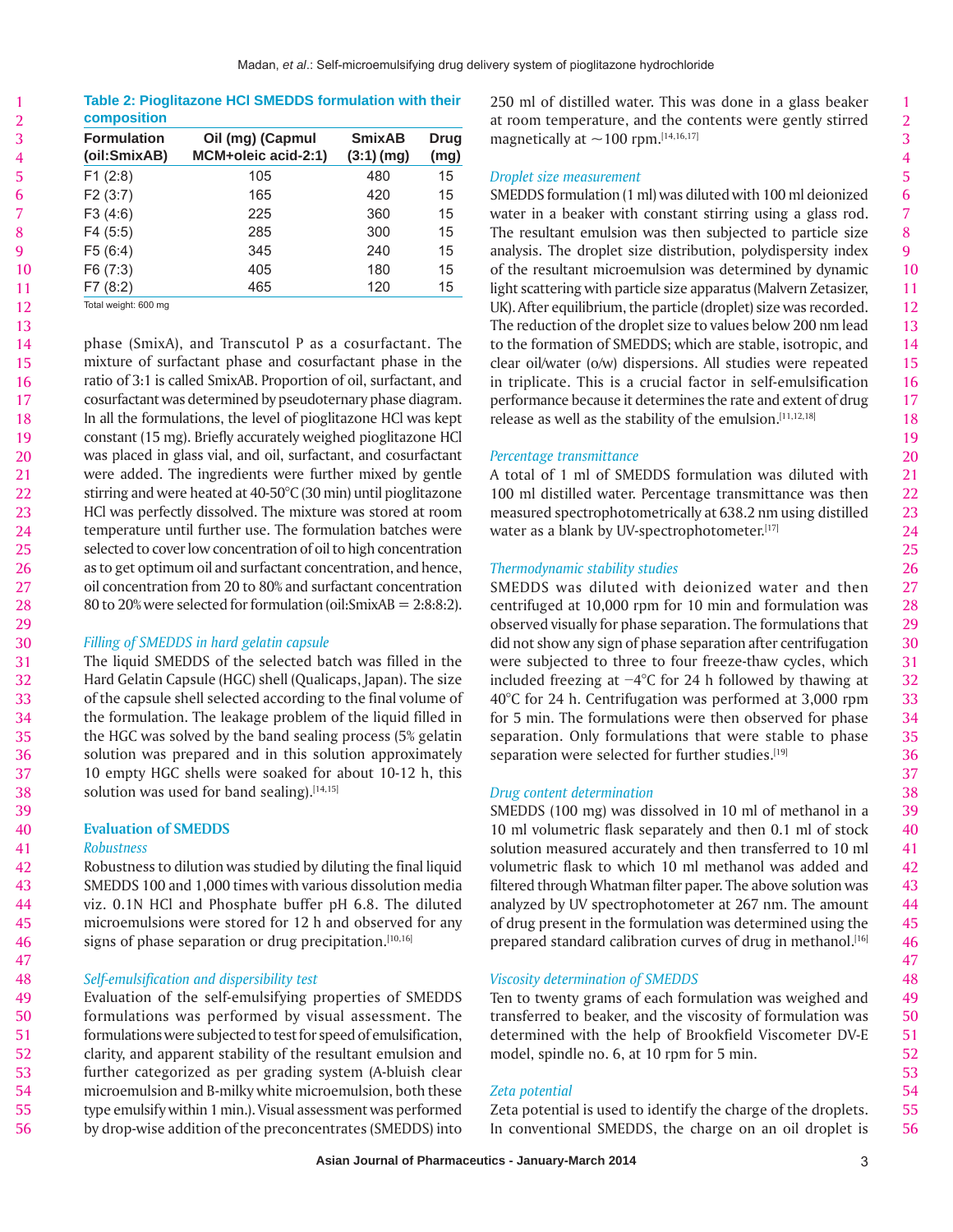negative due to presence of free fatty acids. Zeta potential determined by Zetameter was monitored at 25°C at a scattering angle 173° (Zetasizer Nano-ZS, Malvern, UK).<sup>[16]</sup>

#### *Scanning electron microscopy*

The liquid Scanning electron microscopy (SEM) analysis was done to assess SMEDDS morphology, microemulsion appearance, and droplet size range.

#### *In vitro dissolution studies*

The quantitative *in vitro* release test was performed in hydrochloric acid buffer pH 2 as per United States Food and Drug Administration (USFDA) Guideline, using US Pharmacopoeia XXIV dissolution apparatus, Paddle apparatus at 50 rpm speed and temperature  $37 \pm 0.5^{\circ}$ C. The SMEDDS formulations were filled into HGCs (00 size) followed by band sealing and used for drug release studies. During dissolution study, the HGC was tied to paddle with wire to avoid floating of capsule, results were compared with those of plain drug in HGC and marketed formulation. During the release studies, sample of medium was withdrawn at various time intervals and subjected to drug analysis using UV spectrophotometer (Jasco V-630, Japan) at 267 nm. The removed volume was replaced each time with 10 ml of fresh medium.[16,19,20]

#### **Stability study**

The SMEDDS formulations were filled into empty HGCs (size 00) and subjected to stability studies at 4°C, 25  $\pm$  2°C/65  $\pm$  5% (relative humidity (RH)), and  $40 \pm 2^{\circ}$ C/75  $\pm$  5% RH. Samples were charged in stability chambers with humidity and temperature control. They were withdrawn at specified intervals for analysis over a period of 3 months. The SMEDDS was evaluated by visual inspection for physical changes such as color and drug precipitation and also for drug content.**[**21-23]

#### **RESULT AND DISCUSSION**

#### **Solubility studies**

One important consideration when formulating a self-emulsifying drug delivery formulation is to avoid precipitation of the drug on dilution in the gut lumen *in vivo*. Therefore, the components used in the system should have high solubilization capacity for the selected drug. Solubility of pioglitazone HCl in various oils, surfactants, and cosurfactants is shown in the Table 3. Pioglitazone HCl exhibited good solubility in the Capmul MCM C8 and oleic acid among the oils. Data suggest that drug has more solubility in medium chain triglycerides (MCT) rather than long chain triglycerides (LCT) because MCT possess higher ester content per gram than LCT, so drug has higher solubility in MCT than LCT. Thus, for further studies Capmul MCM and oleic acid as oils were selected. In case of surfactants, the drug exhibited good solubility in Cremophor RH 40 and Tween 80. In case of cosurfactants, Transcutol P shows good solubility.

| oils and surfactants       |                    | 2  |
|----------------------------|--------------------|----|
| Oils/surfactant            | Solubility (mg/ml) | 3  |
| Olive oil                  | 14.90±0.4          | 4  |
| Capmul MCM                 | $32.4 \pm 0.65$    | 5  |
| Sesame oil                 | 12.18±0.74         | 6  |
| Soybean oil                | $20.79 \pm 0.2$    | 7  |
| Castor oil                 | 13.39±0.5          | 8  |
| Oleic acid                 | 27.11±0.32         | 9  |
| Labrafac Lipophile WL 1349 | 17.08±0.43         | 10 |
| Labrafil M 1944CS          | $5.93 \pm 0.4$     | 11 |
| <b>IPM</b>                 | $7.46 \pm 0.5$     | 12 |
| Cremophor RH 40            | 22.10±0.83         | 13 |
| Propylene glycol           | $7.27 \pm 0.1$     | 14 |
| <b>PEG 400</b>             | $14.64 \pm 0.33$   | 15 |
| Ethanol                    | 13.39±0.26         | 16 |
| Lauroglycol 90             | $10.41 \pm 0.72$   | 17 |
| Tween 80                   | 17.096±0.25        | 18 |
| Tween 20                   | 12.18±0.14         | 19 |
| <b>Transcutol P</b>        | 48.2±0.42          | 20 |
| Labrasol                   | $9.2 \pm 0.32$     | 21 |

**Table 3: Solubility profile of pioglitazone HCl in various** 

1

PEG: Polyethylene glycol, IPM: Isopropylmyristate

#### **Selection of surfactant**

Surfactant was selected collectively on the basis of the emulsification study [Table 4], solubility study [Table 3], and % transmittance study as shown in Table 4, which clearly distinguished ability of surfactant to emulsify selected oil phases. The study indicated that combination of surfactants showed better ability to emulsify oil compared to single surfactant. Combination of Cremophor RH 40 and Tween 80 showed very good ability to emulsify Capmul MCM C8, whereas, none of the surfactant alone emulsify combination of oils to a higher extent. Although, hydrophilic-lipophilic balance (HLB) value of surfactants used in study were  $\geq 15$ , there were considerable differences in their ability to emulsify oils. Among the oils, both Capmul MCM C8 and oleic acid were emulsified easily. This is explained by the fact that ease of emulsification is affected by its molecular volume, as number and chain length of hydrophobic alkyl chain increases the emulsification capacity decreases.

#### **Selection of cosurfactant**

Table 4 shows relative efficacy of cosurfactants to improve emulsification of surfactants. Span 20, Span 80, and polyethylene glycol (PEG) could not form clear solution with selected oil and mixed surfactants and also have very less % transmittance. Propylene glycol (PG) and Transcutol P, hydrophilic cosurfactants increased spontaneity of microemulsion formation and showed clear solution along with good water uptake capacity, and therefore, were selected for further studies. As ratio of surfactant to cosurfactant is constant, study clearly distinguished ability of cosurfactants to improve emulsification of surfactants. Span 20 and 80 have oleate and laurate backbone, whereas, Transcutol P has less alkyl chains. This increase molecular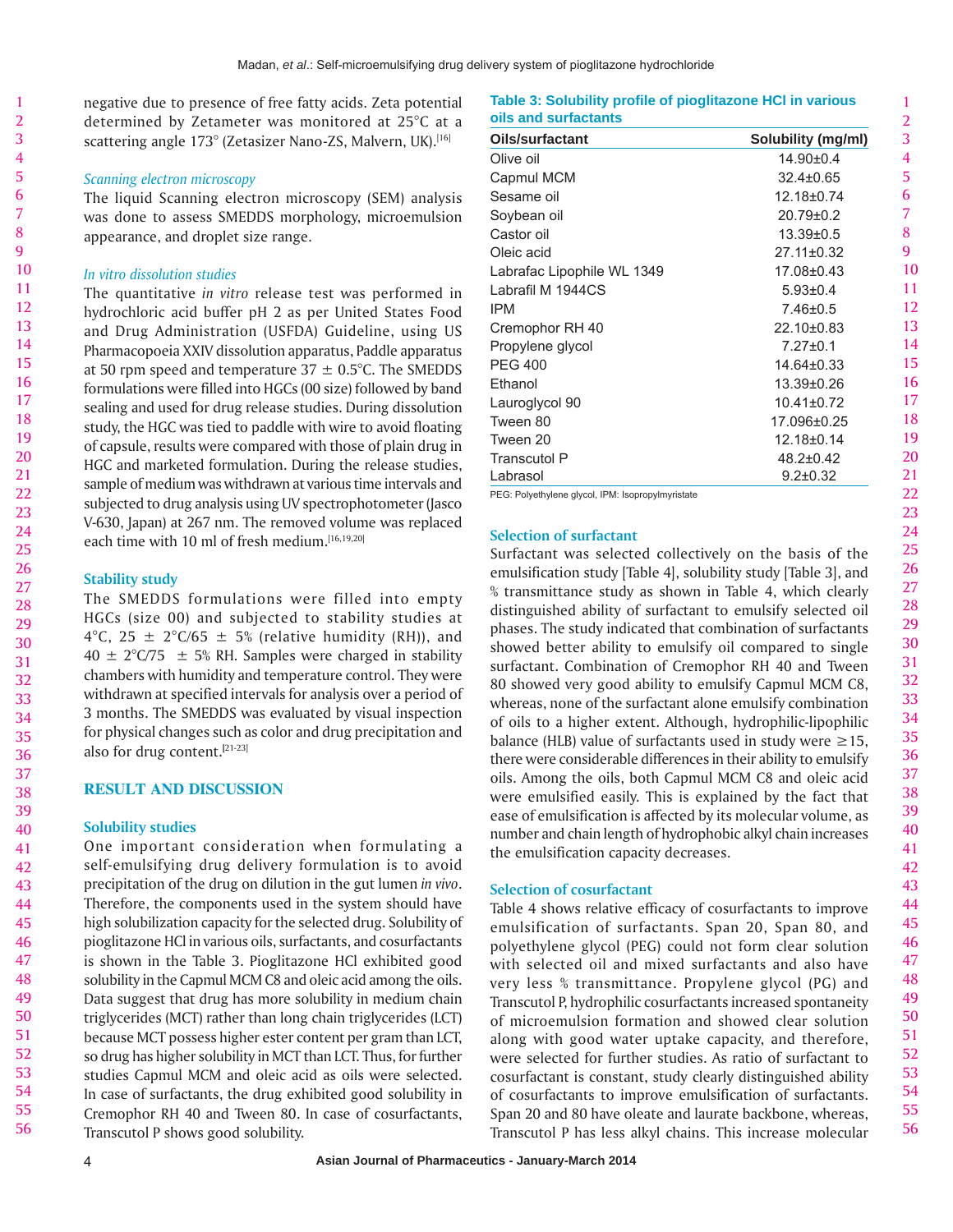|    | Table 4: Oils-surfactants-cosurfactant compatibility study |                 |                       |                       |                   |          |  |  |
|----|------------------------------------------------------------|-----------------|-----------------------|-----------------------|-------------------|----------|--|--|
| 2  | Oil:Surfactant/cosurfactant (1:1)                          |                 | Water uptake capacity | <b>Emulsification</b> | Transmittance (%) | Result   |  |  |
| 3  | Capmul MCM                                                 | Cremophor RH 40 | Good                  | <b>Emulsifies</b>     | 99.23             | Passes   |  |  |
| 4  | Oleic acid                                                 | Cremophor RH 40 | Good                  | Emulsifies            | 99.56             | Passes   |  |  |
| 5  | Capmul MCM                                                 | Tween 80        | Good                  | <b>Emulsifies</b>     | 99.24             | Passes   |  |  |
| 6  | Oleic acid                                                 | Tween 80        | Good                  | <b>Emulsifies</b>     | 99.74             | Passes   |  |  |
|    | Capmul MCM                                                 | Transcutol P    | Good                  | <b>Emulsifies</b>     | 99.88             | Passes   |  |  |
| 8  | Oleic acid                                                 | Transcutol P    | Good                  | <b>Emulsifies</b>     | 99.45             | Passes   |  |  |
| 9  | Capmul MCM                                                 | Span 20         | Intermediate          | Do not emulsify       | 37.89             | Rejected |  |  |
| 10 | Oleic acid                                                 | Span 20         | Intermediate          | Do not emulsify       | 23.11             | Rejected |  |  |
| 11 | Capmul MCM                                                 | Span 80         | Intermediate          | Do not emulsify       | 12.54             | Rejected |  |  |
| 12 | Oleic acid                                                 | Span 80         | Intermediate          | Do not emulsify       | 26.87             | Rejected |  |  |
| 13 | Capmul MCM                                                 | <b>PEG</b>      | Intermediate          | Do not emulsify       | 47.33             | Rejected |  |  |
| 14 | Oleic acid                                                 | <b>PEG</b>      | Intermediate          | Do not emulsify       | 56.29             | Rejected |  |  |
| 15 | Capmul MCM                                                 | PG              | Good                  | <b>Emulsifies</b>     | 99.05             | Passes   |  |  |
| 16 | Oleic acid                                                 | PG              | Good                  | <b>Emulsifies</b>     | 98.27             | Passes   |  |  |
| 17 | PG: Polyethylene glycol, PG: Propylene glycol              |                 |                       |                       |                   |          |  |  |

PG: Polyethylene glycol, PG: Propylene glyco

volume and affect penetration at interface. In contrast, PG is short chain amphiphiles, can penetrate perfectly at oil-water interface. Transcutol P shows better solubility than PG [Table 3] for pioglitazone HCl. Therefore, Transcutol P was selected for construction of ternary phase diagram.

#### **Construction of pseudoternary phase diagram**

The construction of pseudoternary phase diagram was used to obtain appropriate concentration ranges of components for the formation of microemulsions. Self-microemulsifying systems form fine oil water emulsions with only gentle agitation, upon their introduction into aqueous media. Therefore, the selection of oil and surfactant, and the mixing ratio of oil to Smix, play an important role in the formation of the microemulsion.

Figures 1b-e show pseudoternary phase diagram for Capmul MCM C8 + oleic acid  $(2:1)$ , Cremophor RH 40 + Tween 80 (3:1), Transcutol P, as oil, surfactant, and cosurfactant phases, respectively, and here surfactant to cosurfactant ratio 1:1, 2:1, and 3:1 were used. The colored region indicates the better self-microemulsification capacity. Single surfactant study for pseudoternary diagram was also done for comparison with combination of surfactants as shown in Figure 1a. The size of microemulsion region was compared; larger the size, greater is the self microemulsification efficiency. Microemulsion formation area was increased with an increase in surfactant to cosurfactant (S:Cos) ratio; 3:1 shows more microemulsion area, hence used for formulation. On comparing Figure 1a and d, it is evident that the combination of surfactants have larger microemulsification region compared to single surfactant used in the SMEDDS system. Therefore, due to larger microemulsification area and greater capacity for oil incorporation, which is desirable to improve drug loading, Capmul MCM  $C8$  + oleic acid  $(2:1)$  + Cremophor RH 40 + Tween 80 (3:1) + Transcutol P, where SmixAB 3:1 systems were selected for formulation. Thus, it helped to determine a suitable surfactant to cosurfactant ratio and concentration



**Figure 1:** Ternary phase diagram of Capmul MCM + oleic acid– Cremophor RH40 + Tween 80 + Transcutol P-Water System. S/Cos = Surfactant to cosurfactant ratio in w/w

range of various components for formation of SMEDDS. Figure 1e shows phase diagrams in the presence of the drug, the inclusion of drug (15 mg/g) narrowed the microemulsion existence area because inclusion of the drug in the lipid phase lead to expansion of the lipid phase and consequently a need for a higher surfactant: Cosurfactant ratio for stabilization.

#### **Robustness**

The influence of dilution (i.e., 100 and 1000 times) with various diluents (i.e., acid buffer pH 2 and buffer pH 6.8)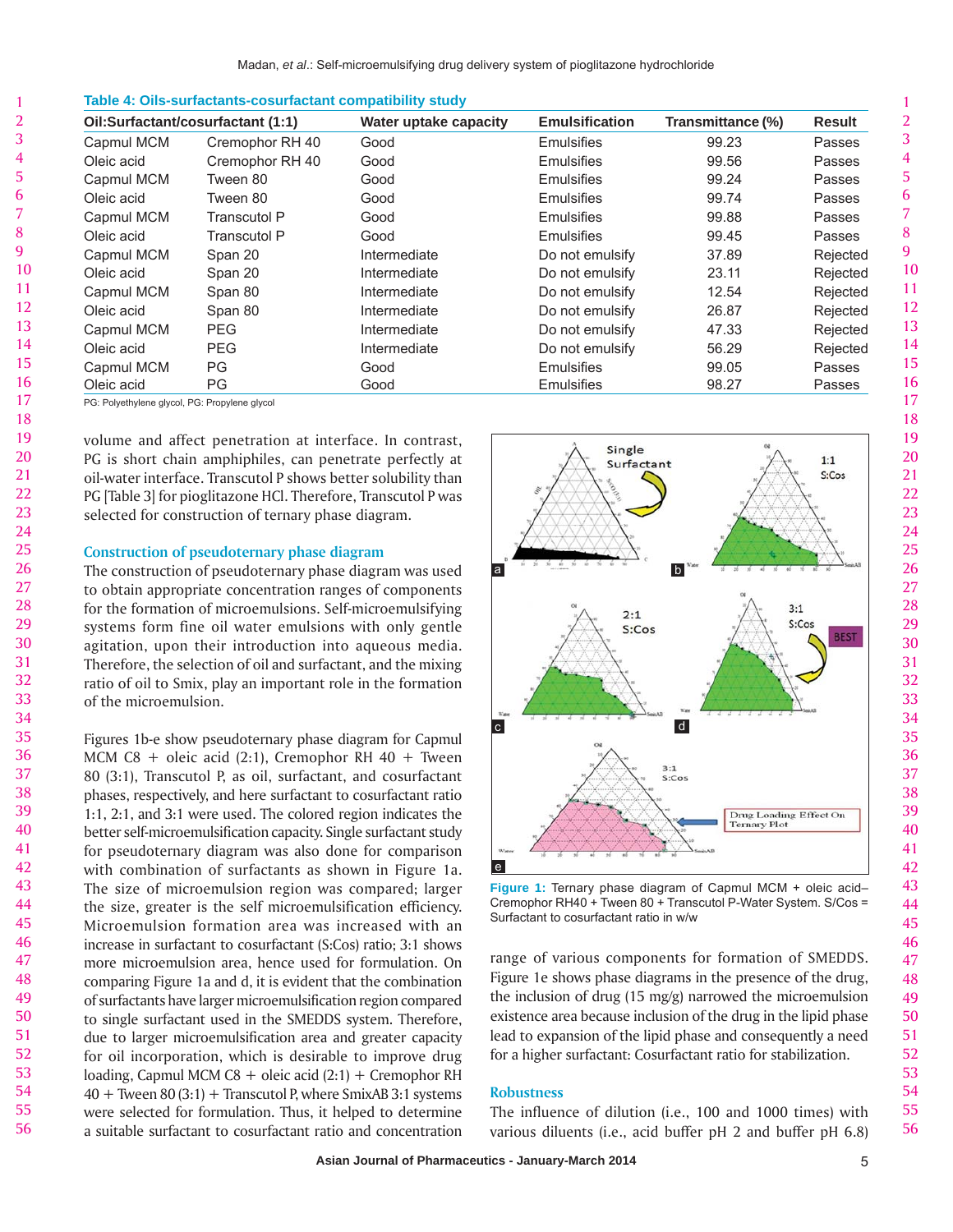was evaluated. Larger dilutions may mimic conditions better in the stomach following oral administration of SMEDDS (preconcentrate). On dilution with all the diluents there was no change in the visual clarity even after 8 h at room temperature for all formulations. Observation of the dilution studies showed that none of the formulation show phase separation or drug precipitation, because the selected oils and surfactants show high water uptake capacity. It was also observed that pH of dilution media does not affect SMEDDS stability.

#### **Self-emulsification and dispersibility test**

The result of self-emulsification and dispersibility studies is given in Table 5. It was observed that as the oil component increases in the formulation beyond a certain limit there was generation of nonclear dispersion. Among seven formulation, F1-F5 show grade A, while F6 and F7 exhibited grade B. Also self-emulsification time for F6 and F7 were more (57 s and 1.05 min, respectively). Therefore, these two batches were not taken for further study.

#### **Droplet size measurement**

The mean droplet size of the diluted SMEDDS preconcentrates was very low and all were found to be in the nanometric range (<200 nm). The mean droplet size of the formulation is shown in the Table 5. F4 was found to have the mean droplet size of 122.2 nm as indicated in Figure 2 with optimum concentration of oils and surfactants, therefore it was considered to be the best formulation. In all five formulations tested, the droplet size increased upon decreasing weight of Smix. All the polydispersity values were below 0.6, suggesting good uniformity in the droplet size distribution after dilution with water. Table 5 confirms the average size of pioglitazone HCl SMEDDS formulations to be in the range of 98.84-168.3 nm.

#### **Percentage transmittance**

Percentage transmittance of optimized F4 SMEDDS after diluting 100 times with deionized water was 99.30%. Transmittance value [Table 5] of SMEDDS formulation was in proximity to 100%; it indicated that clear microemulsion was obtained when SMEDDS was diluted 100 times with deionized water.

#### **Thermodynamic stability studies**

The objective of thermodynamic stability is to evaluate the phase separation and effect of temperature variation on SMEDDS formulations. The SMEDDS formulation is found to be stable in these conditions; metastable formulation is thus avoided and frequent test need not to be performed during storage. All the formulations were stable to centrifugation and did not show any phase separation. No changes in visual description of samples after freeze thaw cycles were observed. Transmittance study observations showed % transmittance after freeze thaw cycle in the range of 99.18-99.35% for all formulations.

#### **Drug content determination**

The percentage drug content of formulations was determined spectrophotometrically at 267 nm by preparing the calibration curve of pure pioglitazone HCl in methanol. The drug content of various batches is given in Table 5. The F4 formulation shows drug content of 99.66  $\pm$  0.47%.

#### **Viscosity determination of SMEDDS**

The viscosity of microemulsion systems can be monitored by standard rheological techniques (Brookfield Viscometer DV-E). It depends on oils and surfactants used. It was observed that the viscosity of all the formulations is less than 0.8877 cP [Table 5]. Formulation; F4 has the minimum viscosity





#### **Table 5: Viscosity, % transmittance, droplet size, polydispersity index (PDI), drug content, % drug release, dispersibility grade, self-emulsifi cation time, and zeta potential of various SMEDDS**

| <b>Batch</b>   | <b>Viscosity</b><br>(CP) | %<br>Transmittance size (nm) | Droplet PDI | Drua<br>content $(\%)$ release $(\%)$   | Drug                     | grade | Dispersibility Emulsification Zeta potential<br>time (min:s) | (mV)    |
|----------------|--------------------------|------------------------------|-------------|-----------------------------------------|--------------------------|-------|--------------------------------------------------------------|---------|
| F1             | $0.8873\pm0.043$         | $98.4 \pm 0.5$               | 98.84       | 0.332 98.68±0.18 100.85±0.65            |                          | A     | 00:29                                                        |         |
| F <sub>2</sub> | $0.8869 \pm 0.012$       | $98.8 \pm 0.4$               | 122.69      | 0.312 99.09±0.102 100.18±0.97           |                          | A     | 00:32                                                        |         |
| F <sub>3</sub> | $0.8871\pm0.077$         | $99.1 \pm 0.1$               | 152.8       | $0.551$ 99.91±0.38 98.41±0.25           |                          | A     | 00:35                                                        |         |
| F4             | $0.8874\pm0.026$         | $99.3 \pm 0.6$               | 122.2       | $0.5$ 99.66 $\pm$ 0.47 99.35 $\pm$ 0.38 |                          | A     | 00:38                                                        | $-22.9$ |
| F5             | $0.8877 \pm 0.042$       | $99.7 \pm 0.2$               | 168.3       | $0.263$ 98.43±0.24 98.03±0.77           |                          | Α     | 00:44                                                        |         |
| F <sub>6</sub> | $\overline{\phantom{a}}$ |                              |             |                                         |                          | B     | 00:57                                                        |         |
| F7             | $\sim$                   |                              |             | $\overline{\phantom{0}}$                | $\overline{\phantom{a}}$ | B     | 1:05                                                         |         |

SMEDDS: Self-microemulsifying drug delivery system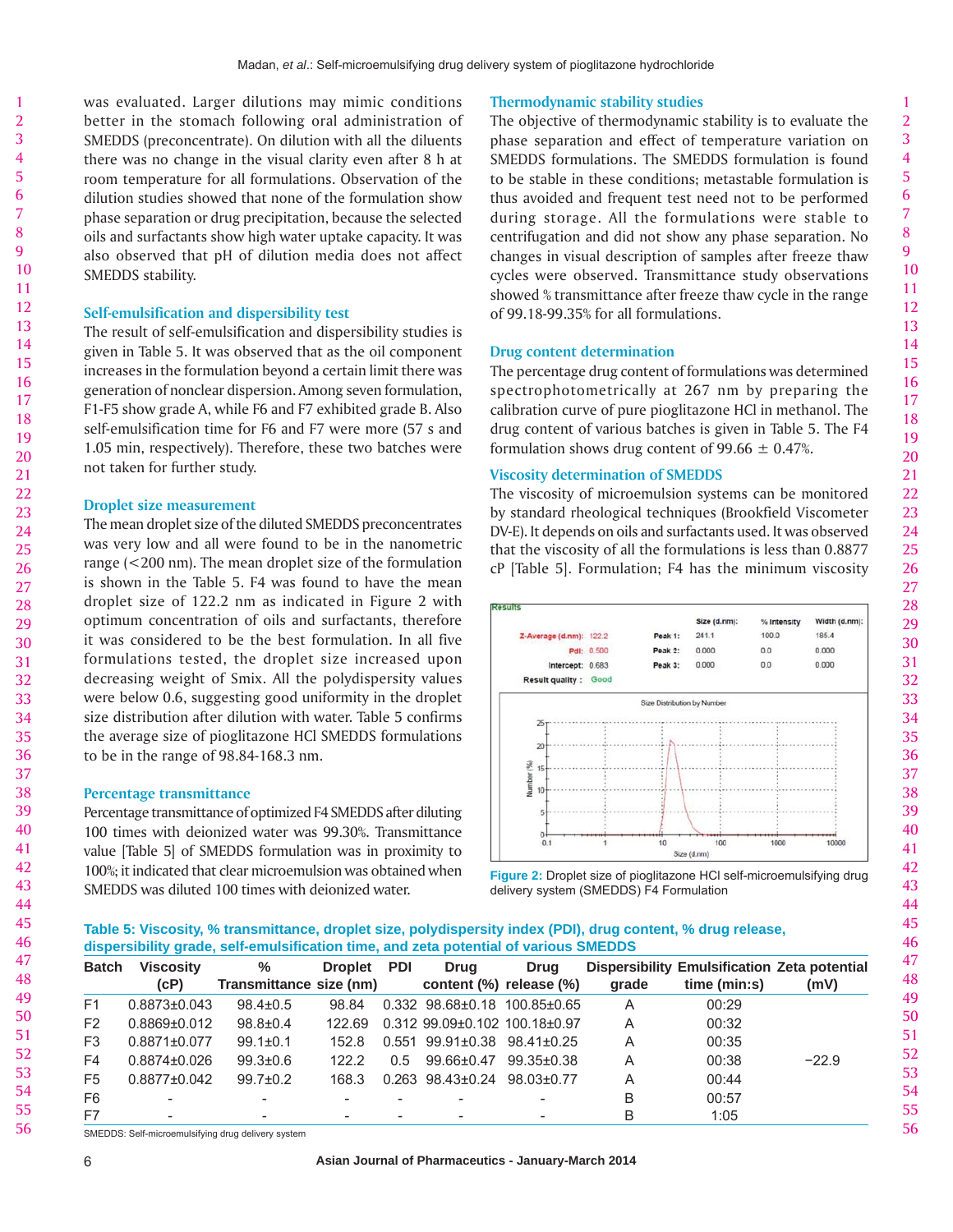0.8874 cP, which is highly similar to that of water, that is, 1.0. Thus, it shows that SMEDDS forms o/w microemulsion, water remains as external phase and viscosity of SMEDDS is near to that of water. This reveals that formulation F4 is very clear, transparent, and low viscous liquid.

# **Zeta potential**

The magnitude of the zeta potential gives an indication of the potential stability of the colloidal system. If all the particles have a large negative or positive zeta potential they will repel each other and there is dispersion stability. Zeta potential of the system negative (−) mV, which indicates the droplets of microemulsion have negative charge. The zeta potential of optimized F4 formulation was found to be −22.9 and Figure 3 confirms the zeta potential of F4 pioglitazone HCl SMEDDS.

## *In vitro* **dissolution studies**

Pioglitazone HCl is insoluble in water and showed pH-dependent solubility. As shown in Figure 4, plain drug showed very less release 26% even after 40 min in pH 2 buffer. Marketed (Actos Tablet, 15 mg) formulation showed about 38% release after 40 min in pH 2. Whereas, SMEDDS showed rapid release of drug in buffer pH 2. At 20 min about 45% of pioglitazone HCl from SMEDDS (F4) was released and more than 86% was released after 35 min, complete release was observed in 40 min. In other words, SMEDDS could quickly



15kV X7,500 1µm 002627 **5µm** 007291 10kV X3,500

**Figure 3:** Zeta potential of pioglitazone HCl SMEDDS F4 formulation

form clear and transparent solution under the condition of dissolution. It was also evident that release of pioglitazone HCl from SMEDDS was independent of pH dissolution medium.

## **SEM**

Liquid SMEDDS micrographs suggesting that the drug is present in a completely dissolved state in the SMEDDS. From Figure 5, it was concluded that, the particle are globular, uniform in size, and well-separated. There was no agglomeration and globule size is in the nanometer scale.

## **Stability study**

At the end of stability study, no phase separation and drug precipitation was observed in SMEDDS formulations. The drug content at the end of stability study for various SMEDDS formulation ranges from 99.04 to 99.58%.

# **CONCLUSION**

SMEDDS preparations of pioglitazone HCl were successfully prepared using Capmul MCM C8 and oleic acid (2:1) as oil phase, Cremophor RH 40 and Tween 80 (3:1) as surfactant phase, and Transcutol P as cosurfactant phase. Liquid SMEDDS were filled in the HGC shell and it was found to be compatible. Based on *in vitro* dissolution studies, it was concluded that the pioglitazone HCl SMEDDS with optimum concentration





**Figure 5:** Liquid scanning electron microscopy (SEM) images of pioglitazone F4 SMEDDS formulation